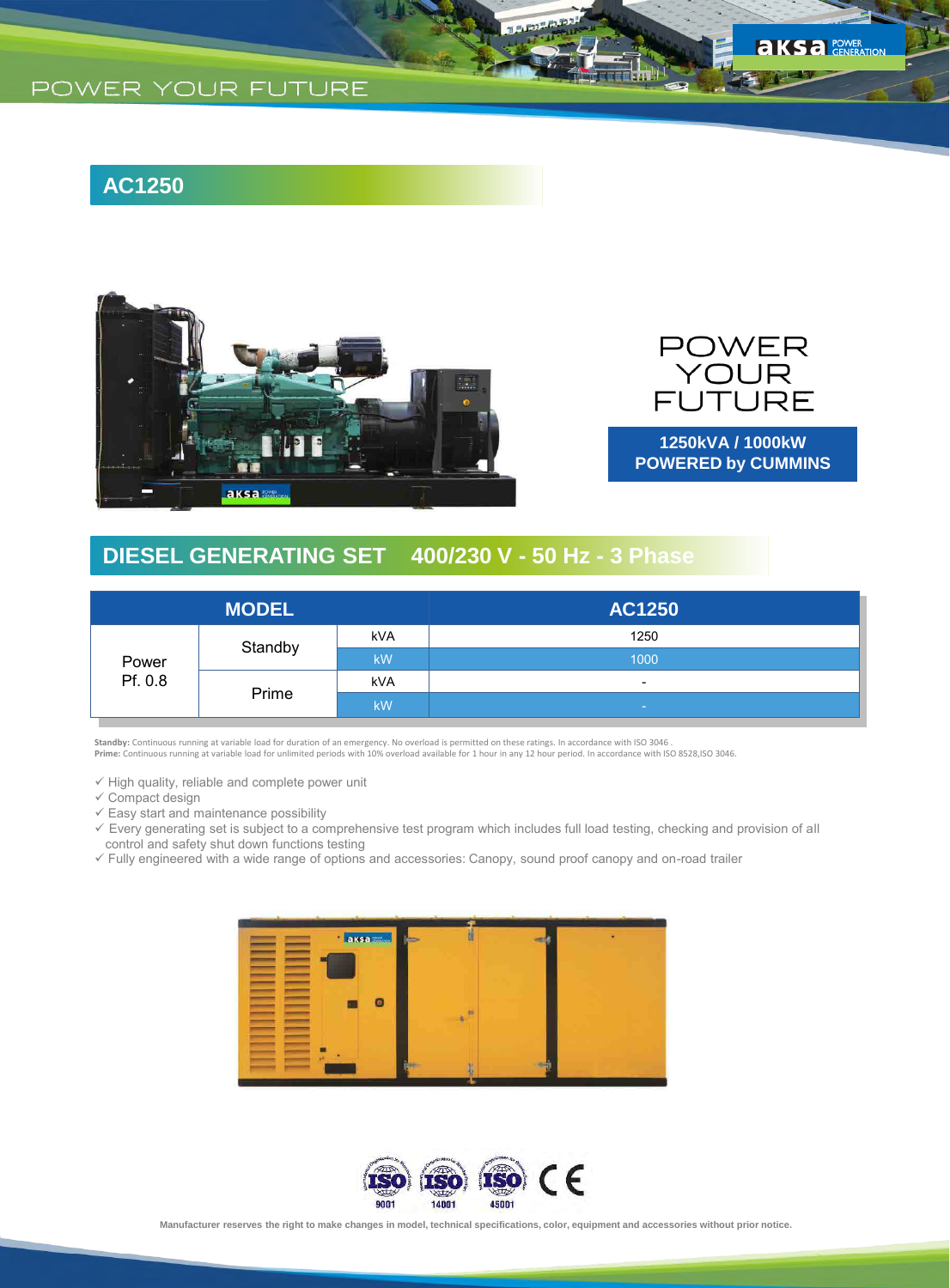## **ENGINE**

| <b>CUMMINS</b>                    |                     |                            |  |  |  |  |
|-----------------------------------|---------------------|----------------------------|--|--|--|--|
| Model                             |                     | <b>KTA38G9</b>             |  |  |  |  |
| <b>Engine Power Output</b>        | <b>kWm</b>          | 1089                       |  |  |  |  |
| at rated rpm                      | <b>HP</b>           | 1460                       |  |  |  |  |
| Aspiration and Cooling            |                     | Turbocharged & Aftercooled |  |  |  |  |
| <b>Total Displacement</b>         | Litre               | 37.8                       |  |  |  |  |
| No. of Cylinders and Build        |                     | 12 V                       |  |  |  |  |
| <b>Engine Speed</b>               | rpm                 | 1500                       |  |  |  |  |
| Bore and Stroke                   | mmxmm               | 159x159                    |  |  |  |  |
| <b>Compression Ratio</b>          |                     | 13.9:1                     |  |  |  |  |
| Governor                          |                     | Electronic                 |  |  |  |  |
| Fuel Consumption at standby power | L/hr                | 256                        |  |  |  |  |
| <b>Fuel Tank Capacity</b>         | Litre               | Open: N/A/Canopy:1500      |  |  |  |  |
| Oil Capacity                      | Litre               | 135                        |  |  |  |  |
| Coolant Capacity                  | Litre               | 279                        |  |  |  |  |
| <b>Radiator Cooling Air</b>       | m <sup>3</sup> /min | 1560                       |  |  |  |  |
| Air Intake - Engine               | m <sup>3</sup> /min | 78.54                      |  |  |  |  |
| <b>Exhaust Gas Flow</b>           | m <sup>3</sup> /min | 212.4                      |  |  |  |  |

 $\checkmark$  Heavy duty Cummins diesel engine

 $\checkmark$  Four stroke, water cooled, turbocharged & aftercooled

 $\checkmark$  Direct injection fuel system

 $\checkmark$  Electronic Governor system

- $\checkmark$  12/24 V D.C. starter and charge alternator
- $\checkmark$  Replaceable fuel filter, oil filter and dry element air filter
- $\checkmark$  Cooling radiator and fan<br> $\checkmark$  Starter battery (with lead

Starter battery (with lead acid) including Rack and Cables

- $\checkmark$  Flexible fuel connection hoses and manual oil sump drain valve
- $\checkmark$  Industrial capacity exhaust silencer and steel bellows
- $\checkmark$  Jacket water heater(at automatic models)
- $\checkmark$  Operation manuals and circuit diagram documents

## **ALTERNATOR**

| <b>Design</b>                                | Brushless single bearing, revolving field                |
|----------------------------------------------|----------------------------------------------------------|
| Stator                                       | 2/3 pitch                                                |
| Rotor                                        | Single bearing, flexible disc                            |
| <b>Insulation System</b>                     | Class H                                                  |
| <b>Standard Temperature Rise</b>             | 125 - 163°C Continuous                                   |
| <b>Exciter Type</b>                          | Self Excited                                             |
| <b>Phase Rotation</b>                        | A(U), B(V), C(W)                                         |
| <b>Alternator Cooling</b>                    | Direct drive centrifugal blower fan                      |
| <b>AC Waveform Total Harmonic Distortion</b> | No load < 1.5%. Non distorting balanced linear load < 5% |
| Telephone Influence Factor (TIF)             | <50 per NEMA MG1-22.43                                   |
| Telephone Harmonic Factor (THF)              | <2%                                                      |

 $\checkmark$  Brushless, single bearing system, flexible disc, 4 poles

 $\checkmark$  Insulation class H

Standard degree of protection IP21 (\*IP22/IP23 is available.)

 $\checkmark$  Impregnation with tropicalised epoxy varnish

 $\checkmark$  Solid state Automatic Voltage Regulator

 $\checkmark$  Self-exciting and self-regulating

 $\checkmark$  Stator winding with 2/3 pitch for improved harmonics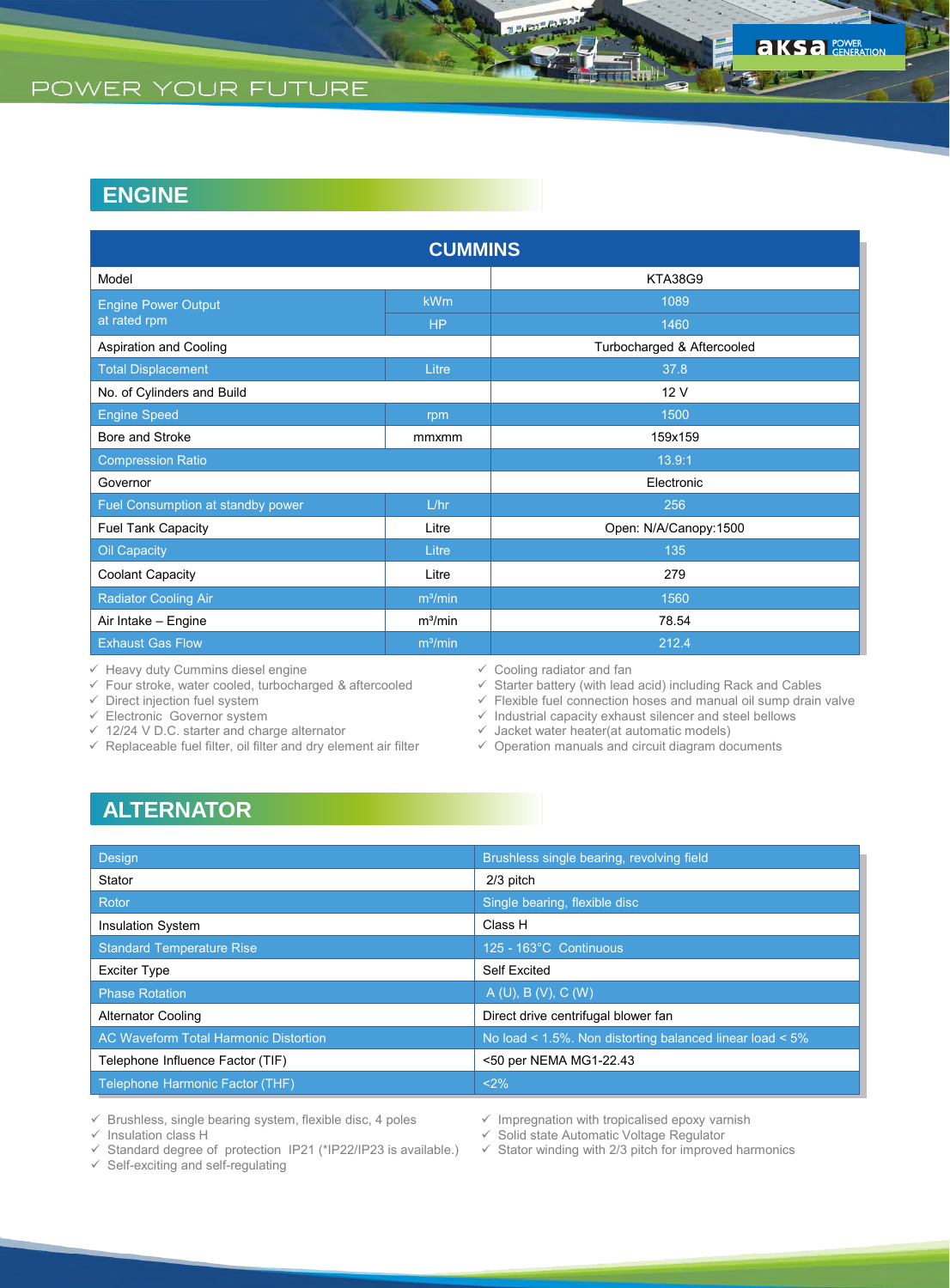## **CONTROL SYSTEM**

Control supervision and protection panel is mounted on the genset base frame. The control panel is equipped as follows:

### **1. Auto Mains Failure Control Panel**

Panel equipments:

- $\checkmark$  Control with AMF module
- $\checkmark$  Static battery charger
- $\checkmark$  Emergency stop push button

### **a) Generating set control module DSE 7320 features:**

- The module is used to monitor a mains supply and starts and stops a standby generating set
- $\checkmark$  Micro-processor based design
- $\checkmark$  Automatic control of mains and generator contactors
- $\checkmark$  Monitors engine performance and AC power output
- $\checkmark$  LED alarm indication
- $\checkmark$  Front panel configuration of timers and alarm trip points
- $\checkmark$  Easy push button control STOP/RESET - MANUAL –TEST- AUTO – MUTE ALARM – START

### **b) Metering via LED display:**

- Generator Volts (L-L / L-N)
- $\checkmark$  Engine oil pressure (PSI-Bar)
- $\checkmark$  Generator Ampere (L1, L2, L3)
- $\checkmark$  Engine temperature (°C&°F)
- $\checkmark$  Generator Frequency (Hz)
- $\checkmark$  Plant battery volts
- $\checkmark$  Engine hours run  $\checkmark$  Mains Volts (Ph-Ph/Ph-N)
- 
- $\checkmark$  Generator kVA, kWh
- $\checkmark$  Generator kW as % of rated kW setting
- Generator Cos (σ)



**DSE 7320**

#### **c) Alarms:**

- $\checkmark$  Over and Under Speed
- $\checkmark$  Low and High Battery Volt.
- $\checkmark$  Start and Stop Failure
- $\checkmark$  Charge fail
- Over Current
- Under / Over Generator Voltage
- Low Oil Pressure
- $\checkmark$  Emergency stop
- $\checkmark$  High engine temperature
- $\times$  kW overload
- Unbalanced load
- $\checkmark$  Independent earth fault trip

#### **d) LED indications**

- Four configurable LED's like:
- $\checkmark$  Mains available
- $\checkmark$  Generator available
- $\checkmark$  Mains on load
- Generator on load

### **2. Power Outlet Terminal Board Mounted on the Genset Base Frame**

# **OPTIONAL EQUIPMENTS**

### **Diesel Engine**

 $\checkmark$  Oil heater

### **Alternator**

- $\checkmark$  3/4 Pole Output Circuit Breaker
- $\checkmark$  Anti-condensation Heater
- **Panel**
- $\checkmark$  Charge ammeter
- Transfer Switch 3 Pole
- $\checkmark$  Transfer Switch 4 Pole
- $\checkmark$  Earth Fault , single set

### **Accessories**

- $\checkmark$  Bulk fuel tank
- $\checkmark$  Automatic filling system
- $\checkmark$  Fuel-water separator filter
- $\checkmark$  Low fuel level alarm
- $\checkmark$  Residential silencer
- $\checkmark$  Enclosure or sound proof canopy
- $\times$  Trailer
- $\checkmark$  Manual oil drain pump
- $\checkmark$  Tool kit for maintenance